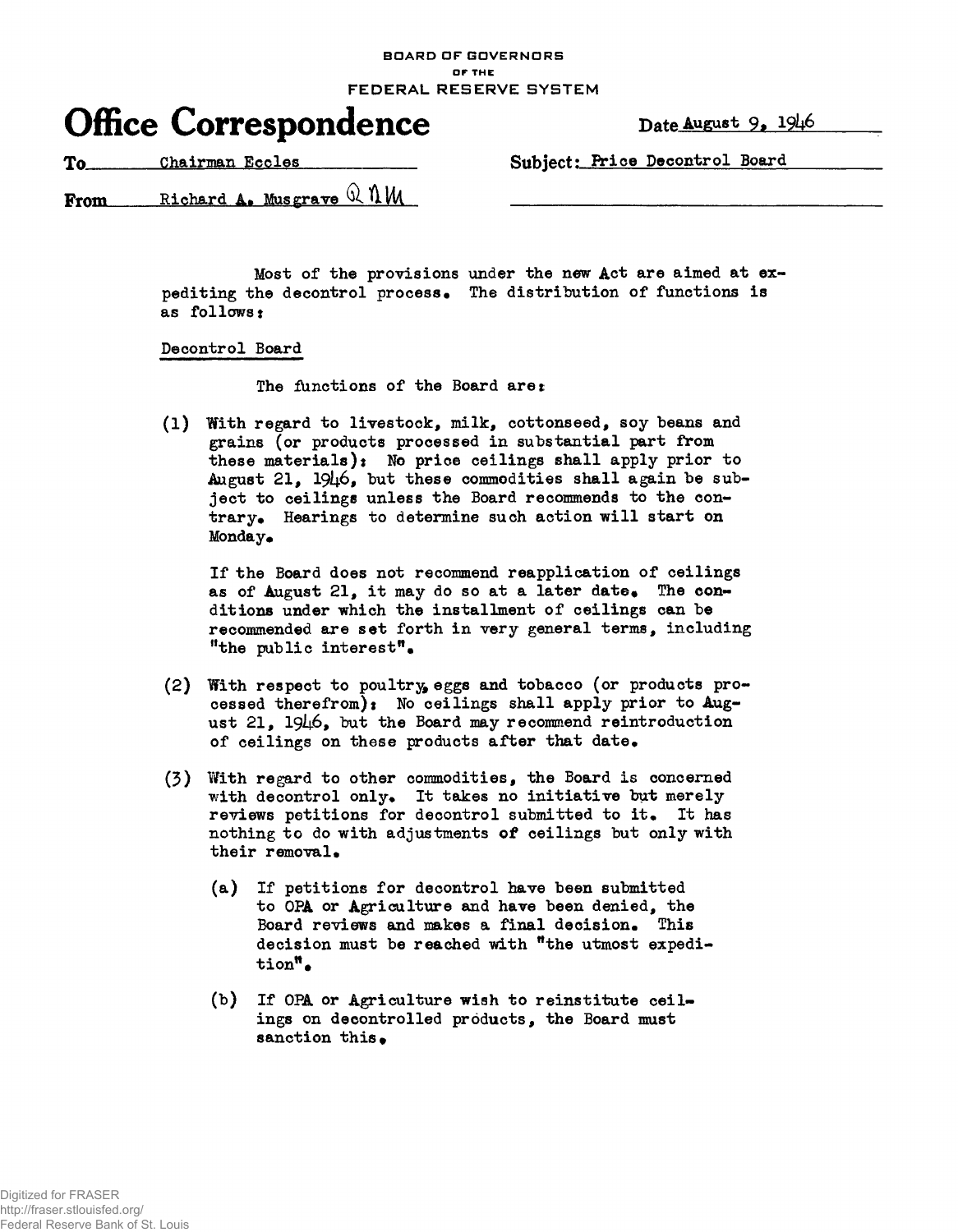To: Chairman Eccles  $-2 -$ 

 $(1)$  The Board may determine reestablishment of subsidies to commodities under  $(1)$  if ceilings have been reapplied.

The Board has thus the initiative in recontrolling commodities mentioned under  $(1)$  and  $(2)_\bullet$  It is a final authority for decontrol where such decontrol has been requested by an Industry Advisory Committee but denied by OPA or Agriculture, without however taking the initiative for such action. Also, the Board has general control over the subsidy program.

## Department of Agriculture

The Secretary of Agriculture each month shall certify to OPA which agricultural commodities shall be continued under ceilings and which shall be decontrolled or be given ceiling adjustments. These certifications are not subject to review by OPA which merely carries out the prescribed policies or by the Decontrol Board. Action by the Decontrol Board is needed only where ceilings are to be reinstituted on decontrolled commodities or petitions for decontrol are denied by the Secretary of Agriculture.

Agricultural commodities are defined broadly to include food or food products "processed, or manufactured in whole, or substantial part from any agricultural commodity". This means that livestock as well as meat prices are subject to control by the Department of Agriculture—I suppose this also includes a substantial part of the control of food prices in restaurants.

## OPA

The Price Administrator fulfills the same function with regard to non-agricultural commodities as does the Secretary of Agriculture for agricultural commodities. No ceiling shall be maintained after December  $31_2$ ,  $1946_2$ , unless the Administrator has found the commodity in question to be "important in relation to business costs or living costs". Ceilings shall be removed whenever "supply balances demand". A new price formula based on  $194.0$ industry profits plus cost increases since then is prescribed. OPA is instructed to adjust ceilings to comply with the new formula and an Industry Advisory Committee may apply to the Administrator for such adjustments, in which case the Administrator is to make the necessary adjustment within 60 days or deny it. If no OPA action is taken within this period, the Industry Advisory Committee may petition the Emergency Court of Appeals which may require the Administrator to make an adjustment within  $30 \text{ days}$ .